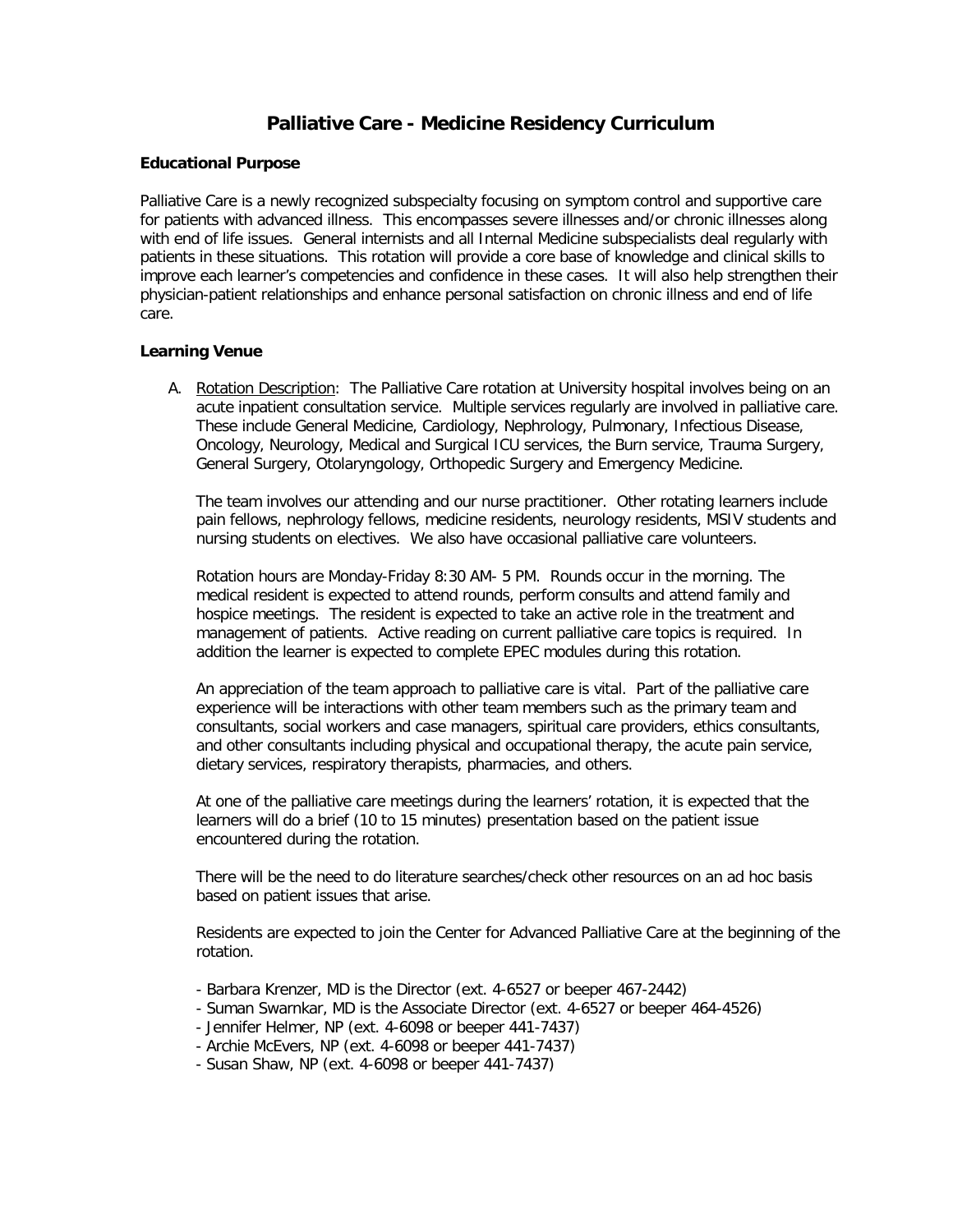### B. Teaching Methods:

I. The primary method of learning on this rotation is being actively involved in direct patient care. There is also a PCS conference once a week (Thursday, 9:30- 11:00 am).

II. Unique learning opportunities:

-Weekly conference on palliative care issues

-Ability to actively participate in many patient/family meetings involving goals of care, advanced directives, symptom control and hospice opportunities.

- III. Patient characteristics: Expect to see patients of any Age 18 years and up for palliative care issues.
- IV. Mix of disease/Core topics
	- Gaps in End of Life care
	- Legal issues
	- Care of the dying patient
	- Hospice benefits
	- Advanced Planning
	- Communicating bad news
	- Pain management
	- Depression, anxiety and delirium
	- Goals of care
	- Psychosocial issues
	- Sudden illness
	- Medical futility
	- Common physical symptoms
	- Withholding/withdrawing care
	- Last hours of living
	- Medications
	- Coding and reimbursement
	- Grief and bereavement issues
- V. Procedure Skills
	- Running family meetings
	- PCA use

## **Mandatory Reading**

- Palliative Care Curriculum Modules from Center to Advance Palliative Care website (see attached course grid. U:\Palliative Care\CAPC Online Curriculum Graph.pdf

- Folder of materials (to be presented to the learner on the first day of the rotation)

Recommended Reading:

- Fast Facts website:
	- **[www.eperc.mcw.edu](http://www.eperc.mcw.edu/)** click on "Fast Facts"